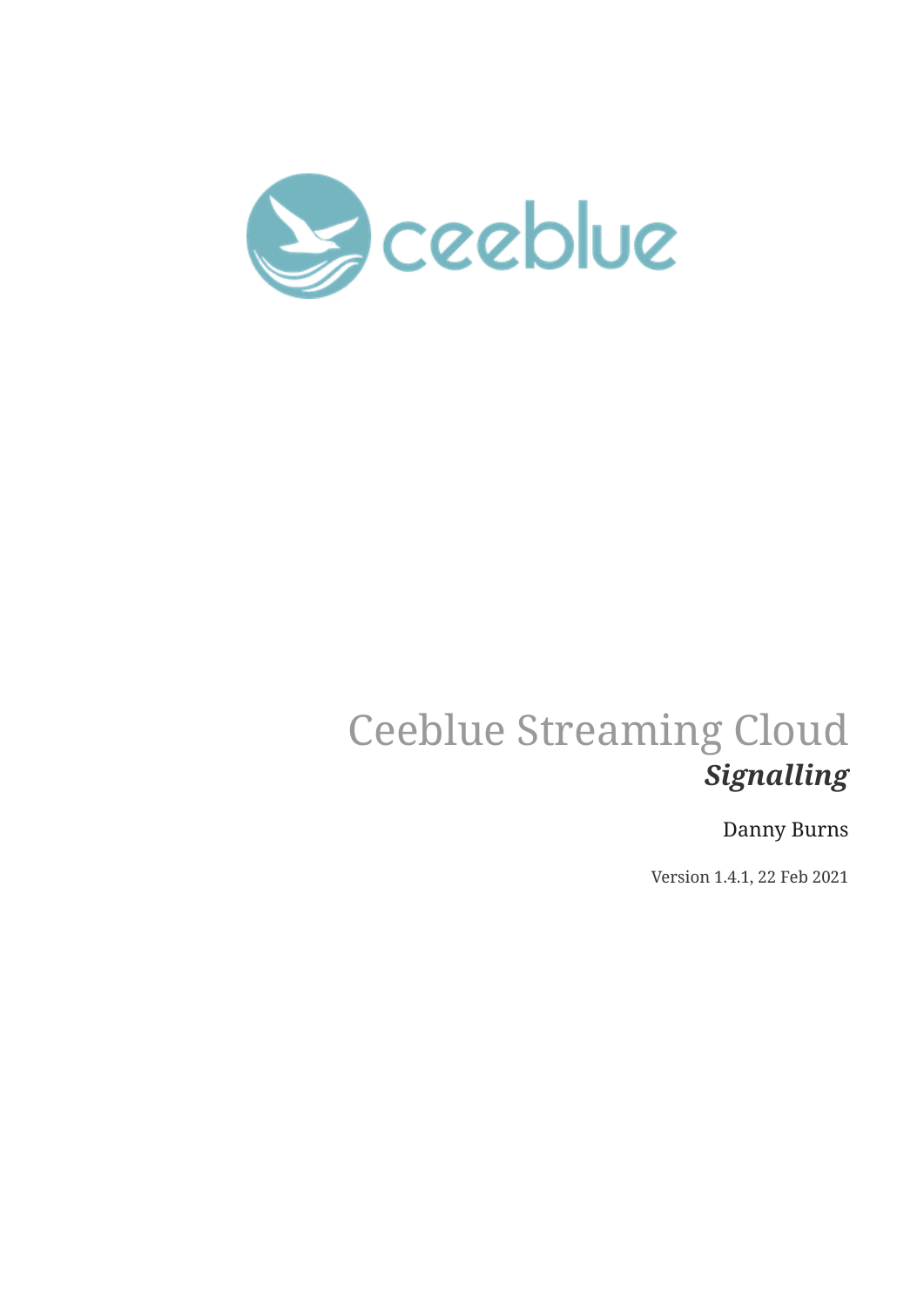# **Table of Contents**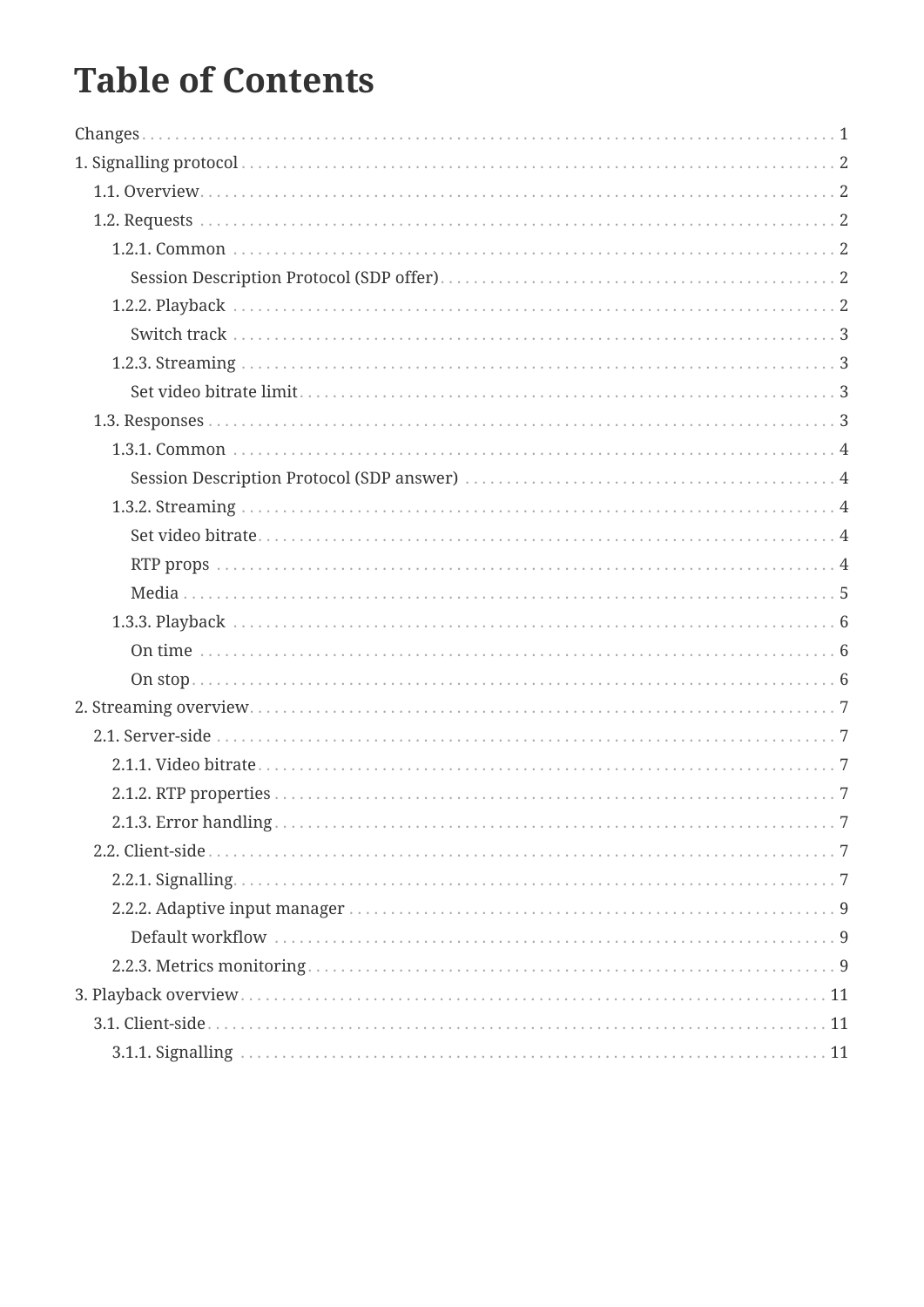# <span id="page-2-0"></span>**Changes**

• **1.4.1 Feb 22 2021** Add peer configuration setter for **WebRTCStreamer** and **WebRTCPlayback** (*The options include ICE server and transport settings and identity information.*)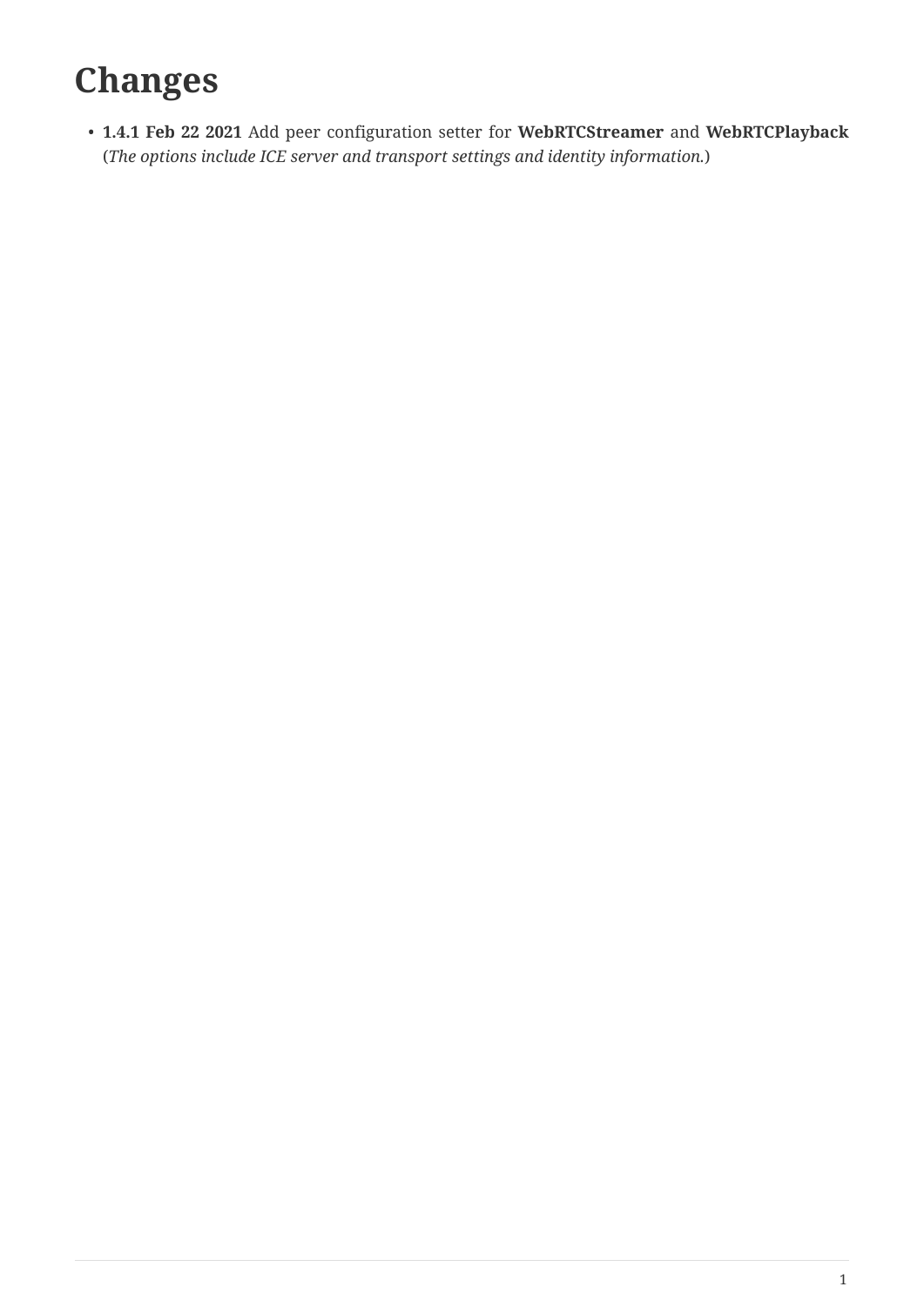# <span id="page-3-0"></span>**Chapter 1. Signalling protocol**

## <span id="page-3-1"></span>**1.1. Overview**

WebRTC uses RTCPeerConnection to communicate streaming data between browsers (aka peers) but also needs a mechanism to coordinate communication and to send control messages, a process known as signalling.

We are using WebSocket signalling between WebRTC clients and the server. WebSockets enables opening up a session from the client to the webserver and then leaving it open for messages from both directions.

We are using the JSON messages format. To start signalling, clients need to open a WebSocket connection with the server.

*WebSocket URL format*

wss://[hostname and port]/webrtc/[stream name]

*Example*

```
wss://ice.ceeblue.tv:4433/webrtc/as+c94ca3ca-4f4b-415d-9467-7ae2fb9bf2d2
```
## <span id="page-3-2"></span>**1.2. Requests**

## <span id="page-3-3"></span>**1.2.1. Common**

#### <span id="page-3-4"></span>**Session Description Protocol (SDP offer)**

| Path      | <b>Type</b>  | Required | <b>Description</b>     |
|-----------|--------------|----------|------------------------|
| type      | const string | ves      | Request type offer_sdp |
| offer_sdp | string       | yes      | SDP offer (plain text) |

*Example:*

```
{
    "type": "offer_sdp",
    "offer_sdp": "v=0\r\no=- 724438709080065200 2 IN IP4 127.0.0.1\r\n...a=rtpmap:123
ulpfec/90000\r\n"
}
```
### <span id="page-3-5"></span>**1.2.2. Playback**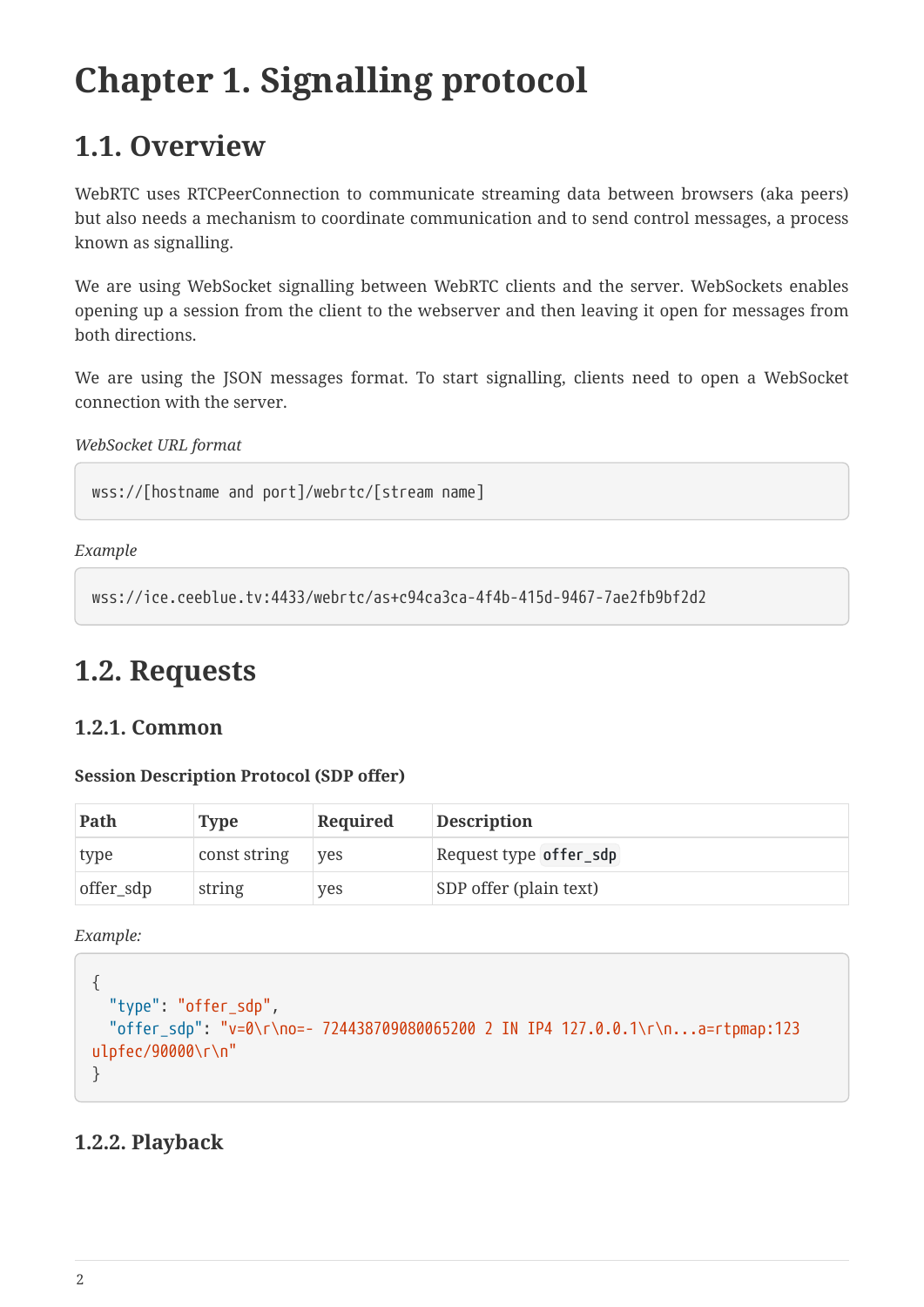#### <span id="page-4-0"></span>**Switch track**

In the case of a multi quality stream, the user can select (switch) the tracks (qualities) that he wants to receive.

| Path  | <b>Type</b>  | Required | <b>Description</b>                                                   |
|-------|--------------|----------|----------------------------------------------------------------------|
| type  | const string | yes      | Request type tracks                                                  |
| audio | number       | no       | Audio unique track id (see CeeblueStreamingCloud<br>Stream metadata) |
| video | number       | no       | Video unique track id (see CeeblueStreamingCloud<br>Stream metadata) |

*Examples*

```
{
    "type": "tracks",
    "video": 2
}
```

```
{
   "type": "tracks",
    "audio": 0
}
```
## <span id="page-4-1"></span>**1.2.3. Streaming**

### <span id="page-4-2"></span>**Set video bitrate limit**

It causes the server to send a WebRTC command telling the browser to limit the max video bitrate to that value.

| Path                 | <b>Type</b>  | Required   | <b>Description</b>         |
|----------------------|--------------|------------|----------------------------|
| type                 | const string | <b>ves</b> | Request type video_bitrate |
| video bitrate number |              | yes        | Target video bitrate       |

```
{
   "type": "video_bitrate",
   "video_bitrate": 1600000
}
```
## <span id="page-4-3"></span>**1.3. Responses**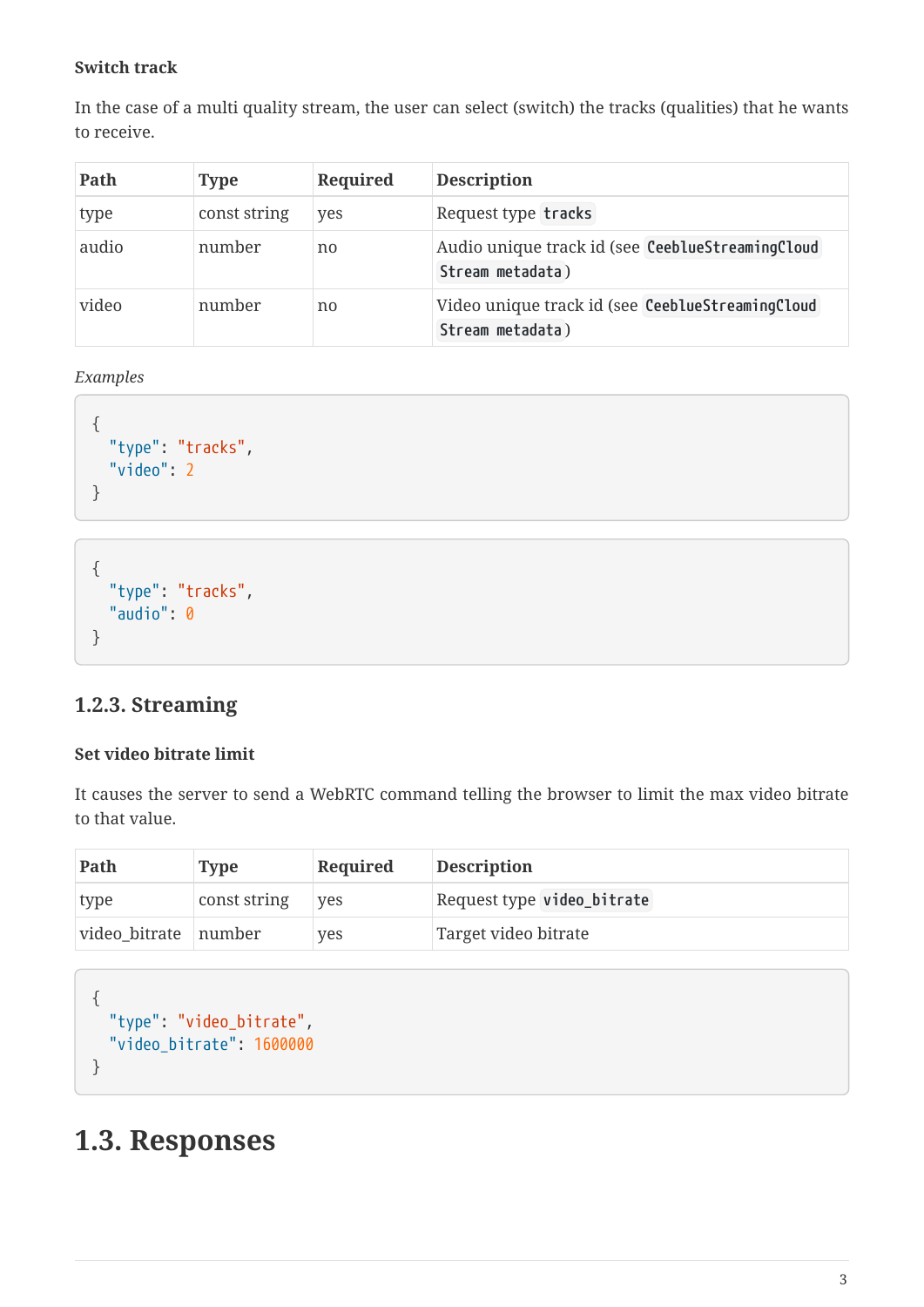## <span id="page-5-0"></span>**1.3.1. Common**

#### <span id="page-5-1"></span>**Session Description Protocol (SDP answer)**

| Path       | Description                                                                                           |
|------------|-------------------------------------------------------------------------------------------------------|
| type       | Response types on_answer_sdp                                                                          |
| result     | Initialization result. ( <b>true</b> : internal checks succeeded, and the media transfer<br>is ready) |
| answer_sdp | SDP answer (plain text)                                                                               |

*Example*

```
{
   "type": "on_answer_sdp",
    "result": true,
   "answer_sdp": "v=0\r\no=- 1588582671271257 0 IN IP4 0.0.0.0\r\n...\r\na=end-of-
candidates\r\n"
}
```
### <span id="page-5-2"></span>**1.3.2. Streaming**

#### <span id="page-5-3"></span>**Set video bitrate**

Happens in case of successful setting of the video bitrate or change by the server.

| Path          | <b>Description</b>                            |
|---------------|-----------------------------------------------|
| type          | Response types on_video_bitrate               |
| result        | Command result (true: accepted)               |
| video_bitrate | Video bitrate                                 |
| traint        | video_bitrate_cons   Video bitrate constraint |

*Example*

```
{
   "result": true,
    "type": "on_video_bitrate",
    "video_bitrate": 2100000,
    "video_bitrate_constraint": 2100000
}
```
#### <span id="page-5-4"></span>**RTP props**

On RTP settings change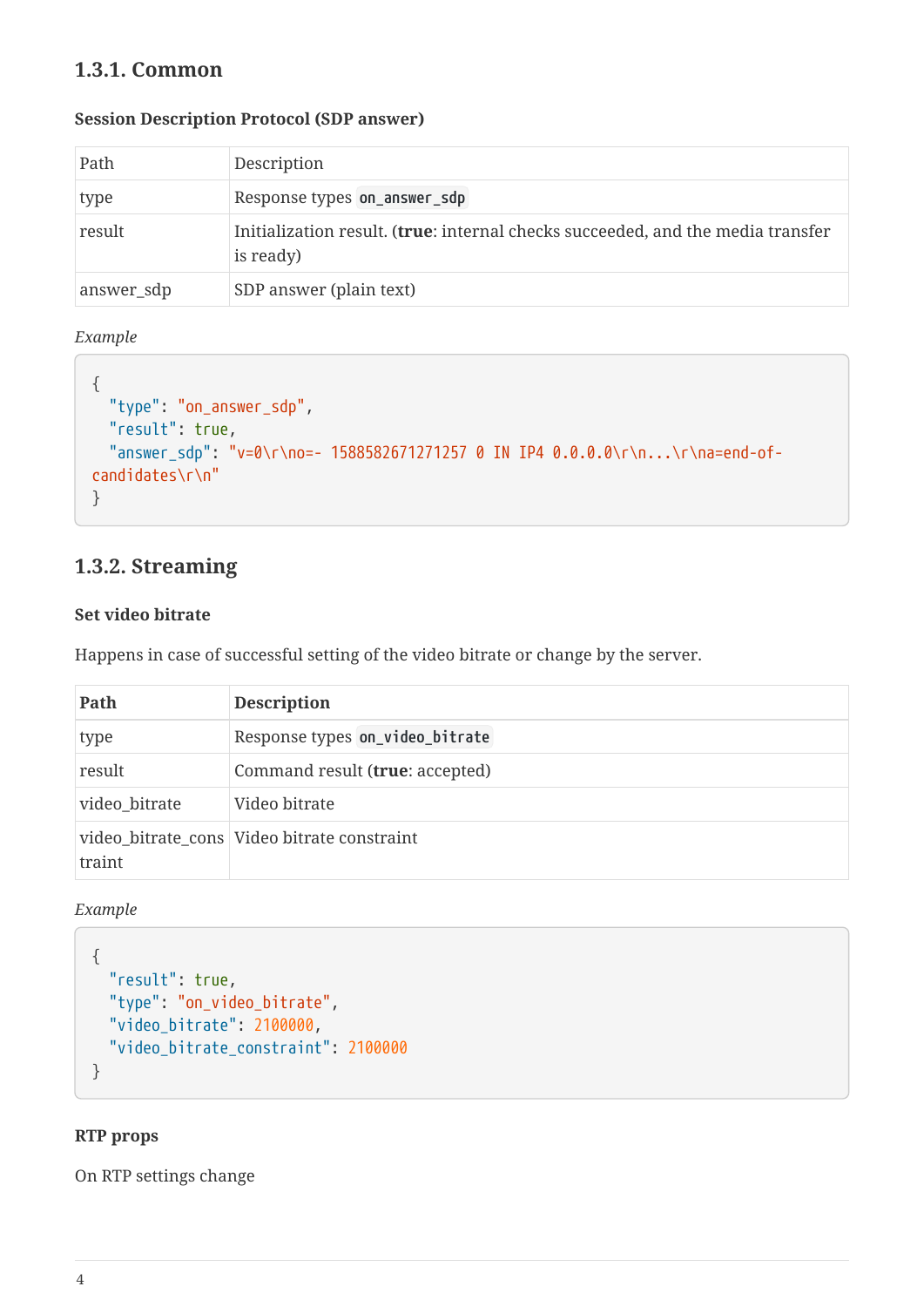| Path   | <b>Description</b>                                                                        |
|--------|-------------------------------------------------------------------------------------------|
| type   | Response types on_rtp_props                                                               |
| result | Command result (true: accepted)                                                           |
| drop   | Amount of packet any track will wait for a packet to arrive before considering<br>it loss |
| nack   | Amount of packet any track will wait for a packet to arrive before NACKing it             |

#### *Example*

```
{
   "result": true,
   "type": "on_rtp_props",
    "drop": 30,
    "nack": 5
}
```
#### <span id="page-6-0"></span>**Media**

Periodic report on the status of streaming quality stats.

| Path      | <b>Description</b>                                                      |
|-----------|-------------------------------------------------------------------------|
| type      | Response types on_media_receive                                         |
| millis    | Amount of media received in ms                                          |
| jitter_ms | Average jitter between video packets (before reordering)                |
| loss_num  | Total packets lost since start of broadcast (never resets)              |
| nack_num  | Total packets NACKed since start of broadcast (never resets)            |
| loss_perc | Percentage of lost in the last $\sim$ 1 second (resets once per second) |

```
{
   "type": "on_media_receive",
    "millis": 13900,
    "stats": {
      "jitter_ms": 3.0552641779,
    "loss_number: 0,  "loss_perc": 0.0000000000,
      "nack_num": 0
    },
    "tracks": [ "H264", "opus" ]
}
```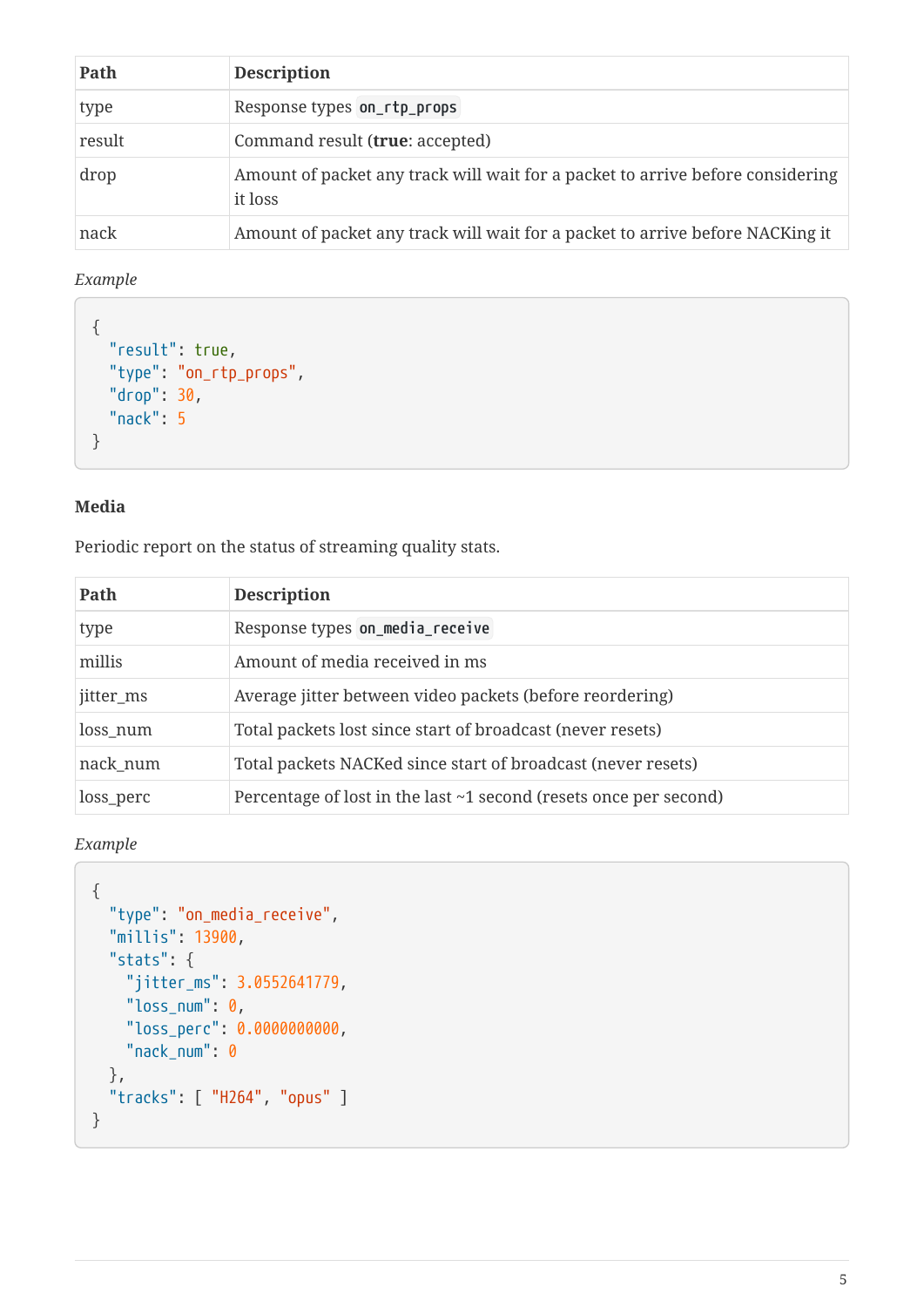## <span id="page-7-0"></span>**1.3.3. Playback**

#### <span id="page-7-1"></span>**On time**

Periodic report on the status of playing.

| Path    | <b>Description</b>                 |
|---------|------------------------------------|
| type    | Response types on_time             |
| begin   | Upper bound of the playback buffer |
| current | Current playback position          |
| end     | Lower bound of the playback buffer |
| tracks  | List of playing track ids          |

*Example*

```
{
   "type": "on_time",
    "begin": 2057477,
    "current": 2110997,
    "end": 2111317,
    "tracks": [
     1,
      6
    ]
}
```
### <span id="page-7-2"></span>**On stop**

This happens when a live stream ends

| Path | <b>Description</b>     |
|------|------------------------|
| type | Response types on_stop |

```
{
   "type": "on_stop",
    "begin": 0,
    "current": 41084,
    "end": 0
}
```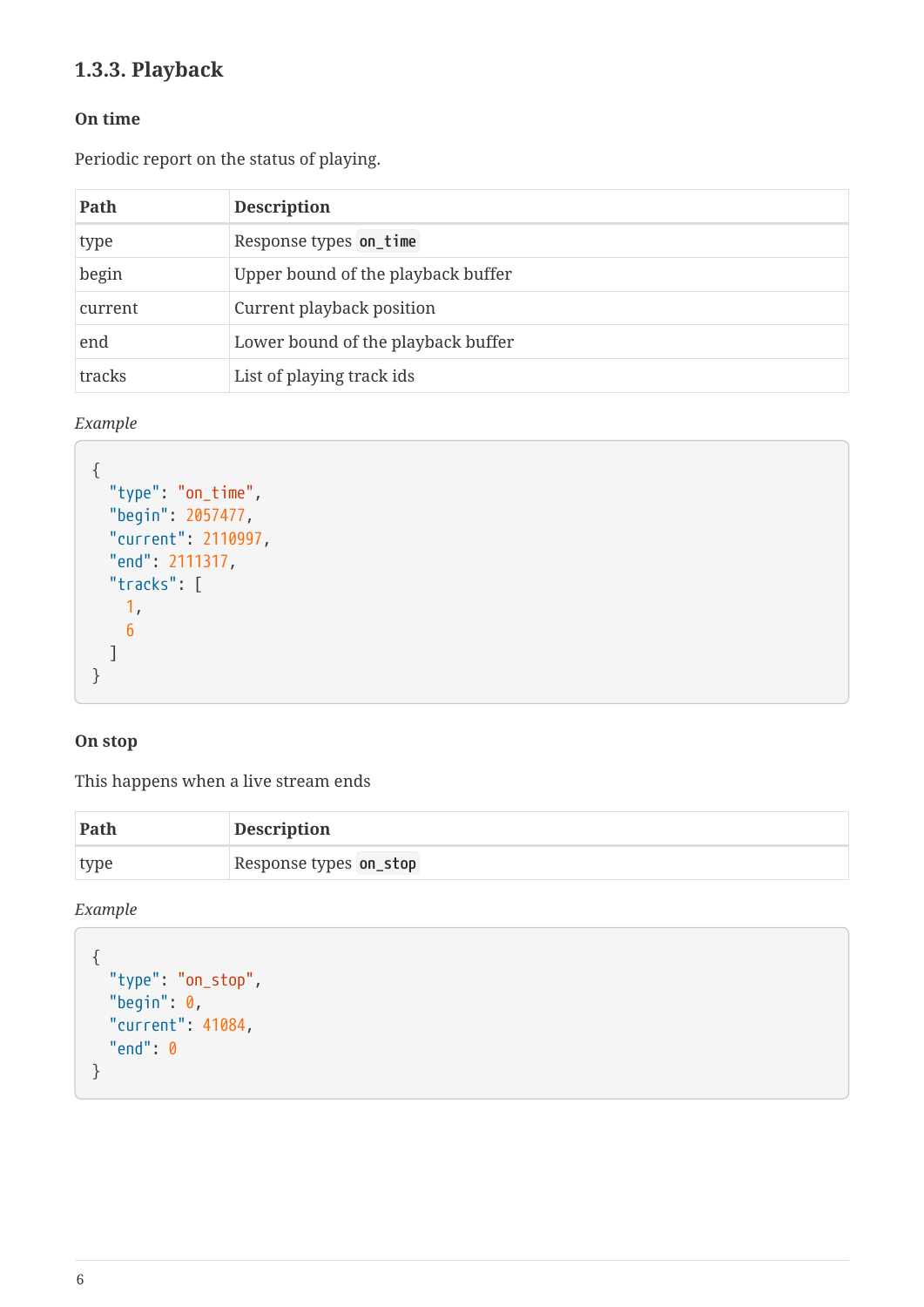# <span id="page-8-0"></span>**Chapter 2. Streaming overview**

## <span id="page-8-1"></span>**2.1. Server-side**

## <span id="page-8-2"></span>**2.1.1. Video bitrate**

The server accepts a video bitrate **video\_bitrate** (default value 6000000). The setting is used to notify a sender of the total estimated available bit rate on the receiving side.

## <span id="page-8-3"></span>**2.1.2. RTP properties**

The server accepts **drop** and **nack** . These settings allow you to tune how quickly the server will respond to network problems.

- **drop** Amount of packet any track will wait for a packet to arrive before considering it loss (default 30)
- **nack** Amount of packet any track will wait for a packet to arrive before NACKing it (default 5)

## <span id="page-8-4"></span>**2.1.3. Error handling**

In case of packet loss, the server reduces video bitrate video bitrate constrain.

Once per second:

- > 50% loss, constrain previous value by 9%
- > 10% loss, constrain previous value by 5%
- $\cdot$  > 5% loss, constrain previous value by 1%
- < 5% loss, do not constrain further

## <span id="page-8-5"></span>**2.2. Client-side**

The description of the code used on the demo push (streaming) page. It consists of three modules that can be worked together.

Push page example:<https://ice.ceeblue.tv/push.html>

## <span id="page-8-6"></span>**2.2.1. Signalling**

The *webrtc-streamer.js* **WebRTCStreamer** class.

Responsible for the signalling protocol (communication with the server), which is necessary for the initialization and control of the WebRTC connection.

The constructor requires a server endpoint, a stream name, an access token (optional).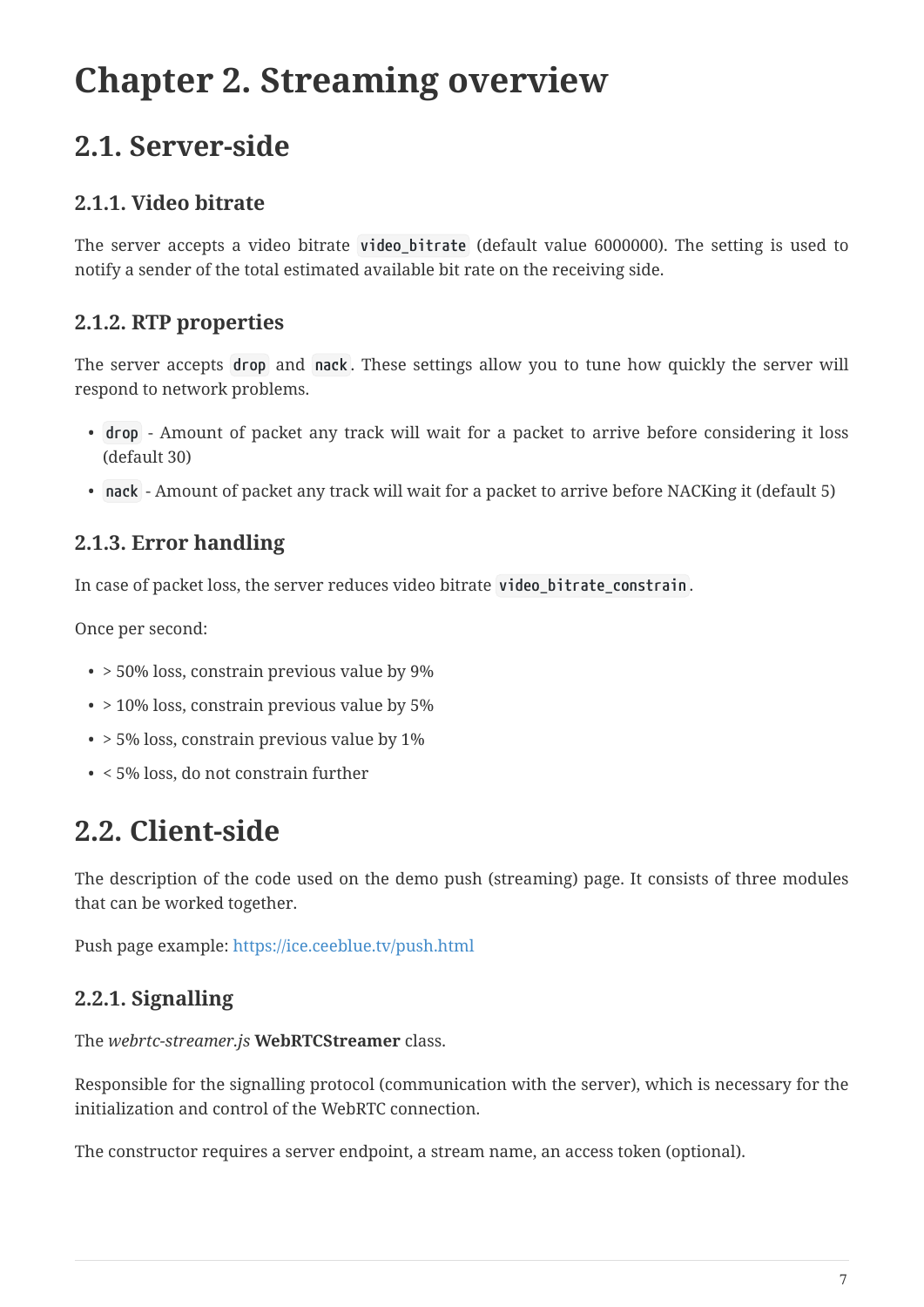```
Example
```

```
let signalling = new WebRTCStreamer('ice.ceeblue.tv:4433', 'as+083563ed-9bf9-4d5a-
90b9-aee35afda3bf');
```
#### **Events:**

- **started** on streaming started
- **stopped** on streaming stopped
- **error** on errors happened
- **rtp\_props** on RTP properties set
- **stats** on server stats received
- **video\_bitrate** on video bitrate set/change

*Example*

```
signalling.addEventListener('started', onStreamingStarted);
signalling.addEventListener('stopped', onStreamingStopped);
signalling.addEventListener('error', onStreamingError);
signalling.addEventListener('rtp_props', onRtpProps);
```
**Methods:**

- **setMediaStream** set media stream for streaming
- **setPeerConfiguration** set an RTCConfiguration dictionary providing options to configure the new connection
- **start** start streaming
- **stop** stop streaming
- **setRTPProps(nack, drop)** set RTP properties
- **setTargetVideoBitrate** set target video bitrate
- **getStats(callback)** get peer connection statistics

```
signalling.setPeerConfiguration({
   iceServers: [{
      urls: ['turn:....ceeblue.tv:3478?transport=tcp','turn:....ceeblue.tv:3478'],
      username: 'xxx', credential: 'yyy',
   }]
});
signalling.setMediaStream(stream); // Set media stream
signalling.start(); // Start streaming
```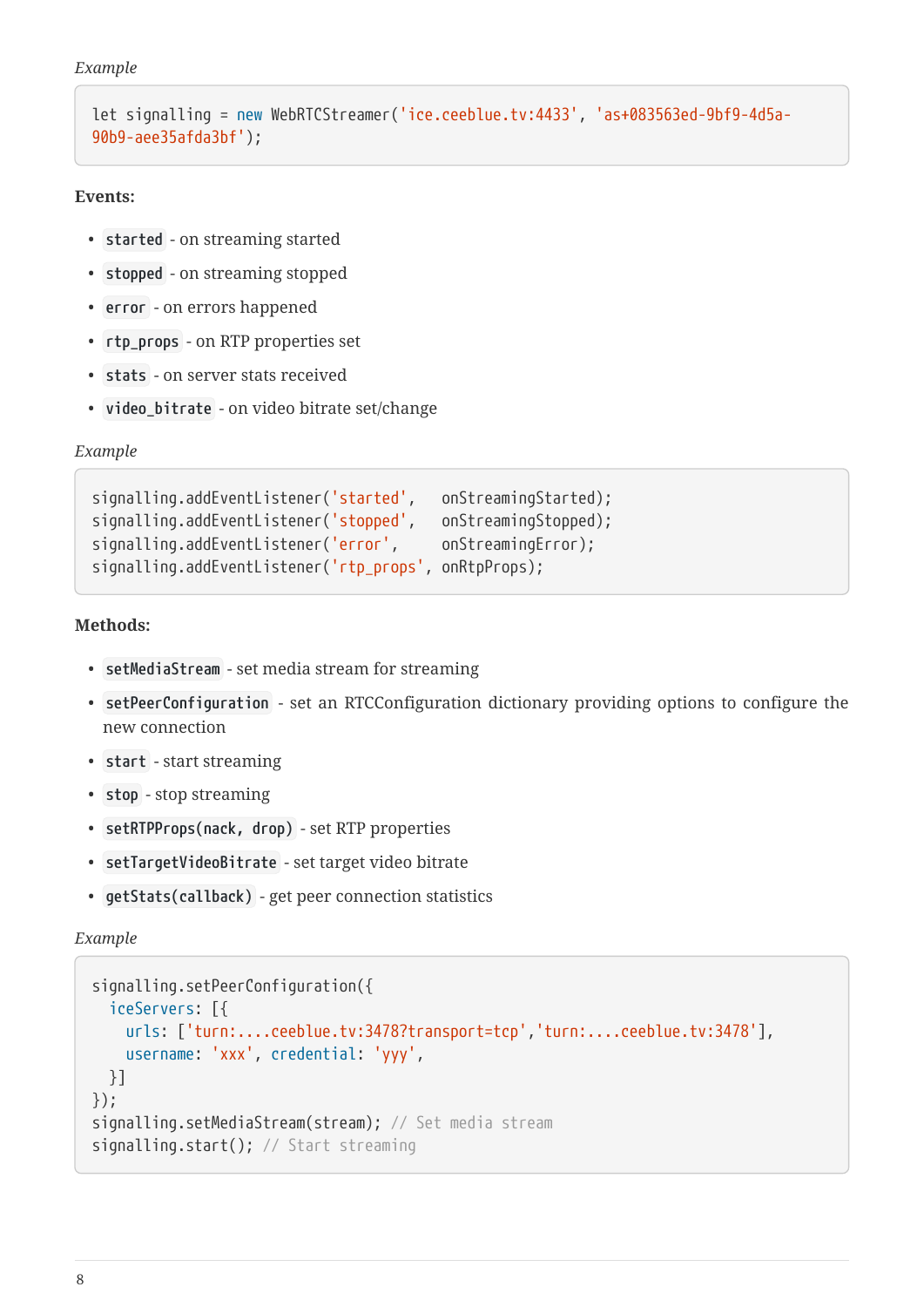## <span id="page-10-0"></span>**2.2.2. Adaptive input manager**

The *webrtc-adaptive-input.js* **WebRTCAdaptiveInputManager** class.

Responsible for video bitrate adapting to the variability of the Internet bandwidth. The module is optional.

The constructor requires a signalling instance WebRTCStreamer.

*Example*

```
let adaptiveInput = new WebRTCAdaptiveInputManager(signalling);
adaptiveInput.setVideoBitrateLimit(3000000); // Maximum bitrate
adaptiveInput.setStartupVideoBitrate(3000000 * 0.7); // Let start from 2 Mbps
```
#### <span id="page-10-1"></span>**Default workflow**

Manager collects server media stats, and monitors the value of lost packets for the last 5 seconds. It also collects target video bitrate for the last 60 seconds, when the stream was lossless.

When video bitrate less than the limit, then the manager checks the possibility to recover bitrate to reach video bitrate limit. It happens at intervals of 2,5 to 60 seconds, depending on the success of the recovery attempt. The recovery interval is halved if the previous attempt to increase bitrate was successful (min 2.5 seconds). The recovery interval is doubled if the previous attempt to increase the bitrate failed (maximum 60 seconds). The attempt is considered unsuccessful if after increasing the bitrate there are packet losses.

On a streaming startup, the manager sets the target video bitrate value to 2Mbit/s. (The limit is 3Mbit/s). If during the first 10 seconds of streaming, there is a loss of packets, then the video bitrate is halved.

The manager increases the bitrate by 5% with each attempt, when target bitrate is less than average and has not been packet loss in the last 5 seconds. It increases the target bitrate by 0.5% if the value is above average bitrate (slow increase, to avoid bitrate change jumps).

If packet loss does not exceed 5%, the manager reduces the bitrate by 1%. (As we are approaching the bandwidth)

If the bitrate is less than 1.2Mbps, and the image size is about HD, then the manager will halve the image size.

## <span id="page-10-2"></span>**2.2.3. Metrics monitoring**

The *webrtc-monitoring.js* **WebRTCStatsMonitoring** class.

esponsible for collecting peer statistics, etc, and sending it to the Ceeblue server. The module is optional.

The constructor requires a signalling instance WebRTCStreamer.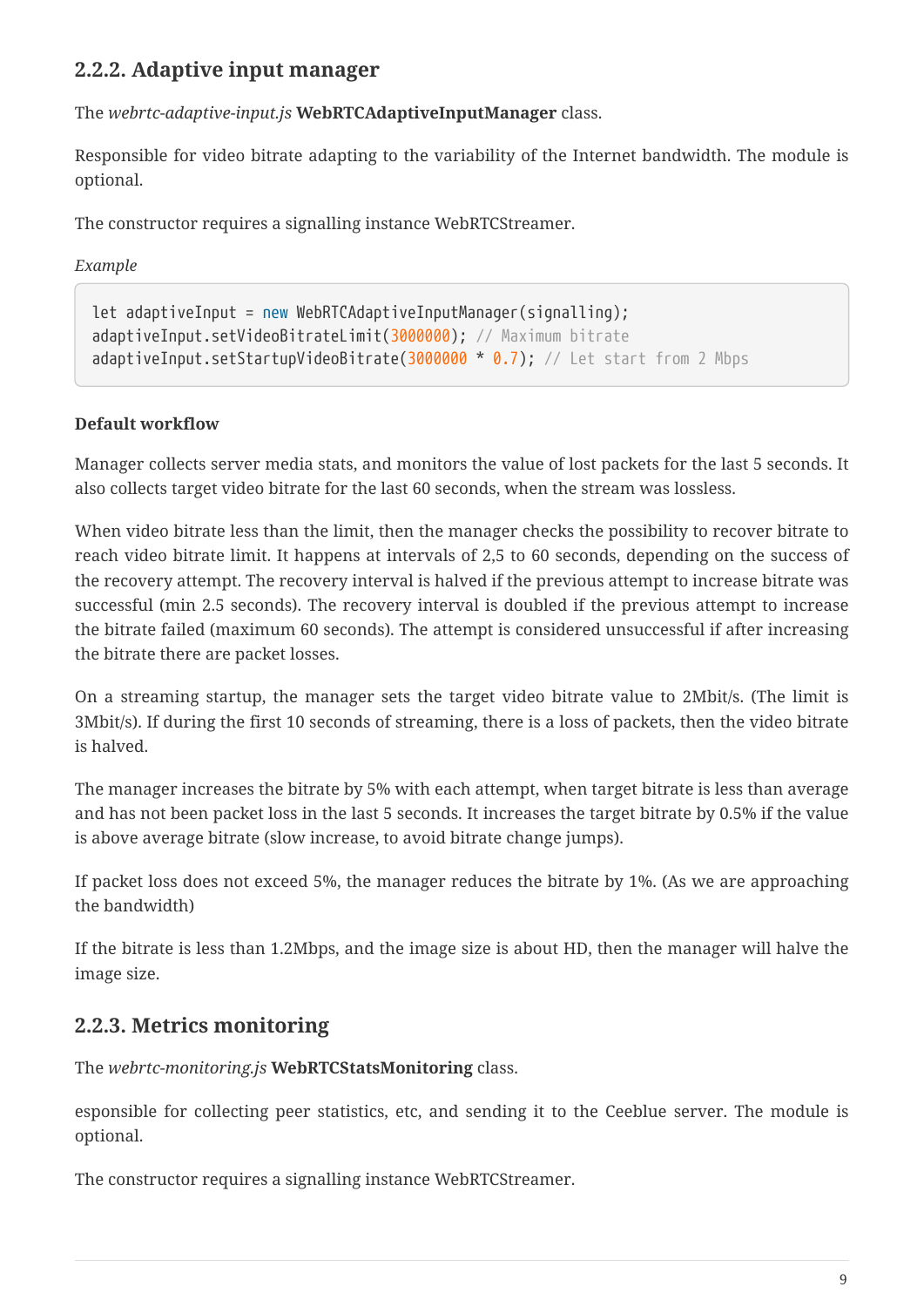let monitoring = new WebRTCStatsMonitoring(signalling);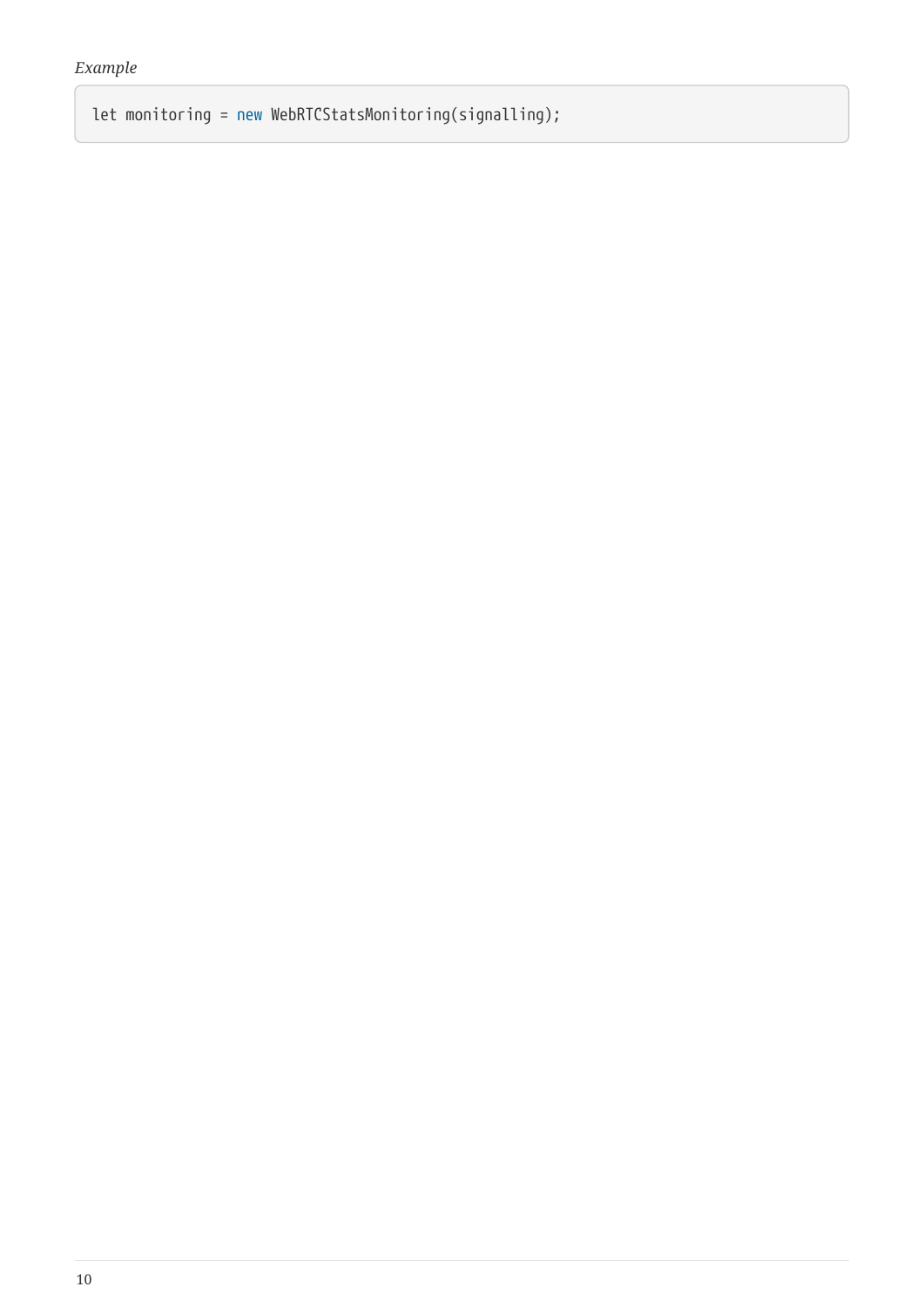# <span id="page-12-0"></span>**Chapter 3. Playback overview**

## <span id="page-12-1"></span>**3.1. Client-side**

The description of the code used on the demo playback page.

Play page example:<https://ice.ceeblue.tv/play.html>

## <span id="page-12-2"></span>**3.1.1. Signalling**

The *webrtc-playback.js* **WebRTCPlayback** class.

Responsible for the signalling protocol (communication with the server), which is necessary for the initialization and control of the WebRTC connection.

The constructor requires a server endpoint, a stream name, an access token (optional).

*Example*

```
let signalling = new WebRTCPlayback('ice.ceeblue.tv:4433', 'as+083563ed-9bf9-4d5a-
90b9-aee35afda3bf');
```
**Events:**

- **connected** on signalling started
- **started** on playback started
- **stopped** on playback stopped
- **time** on playback position update
- **error** on errors happened

#### *Example*

```
signalling.addEventListener('started', onPlaybackStarted);
signalling.addEventListener('stopped', onPlaybackStopped);
signalling.addEventListener('error', onPlaybackError);
```
#### **Methods:**

- **setVideoElement** set video (DOM) element for image display
- **setPeerConfiguration** set an RTCConfiguration dictionary providing options to configure the new connection
- **start** start playback
- **stop** stop playback
- **audioTrack** set audio track index